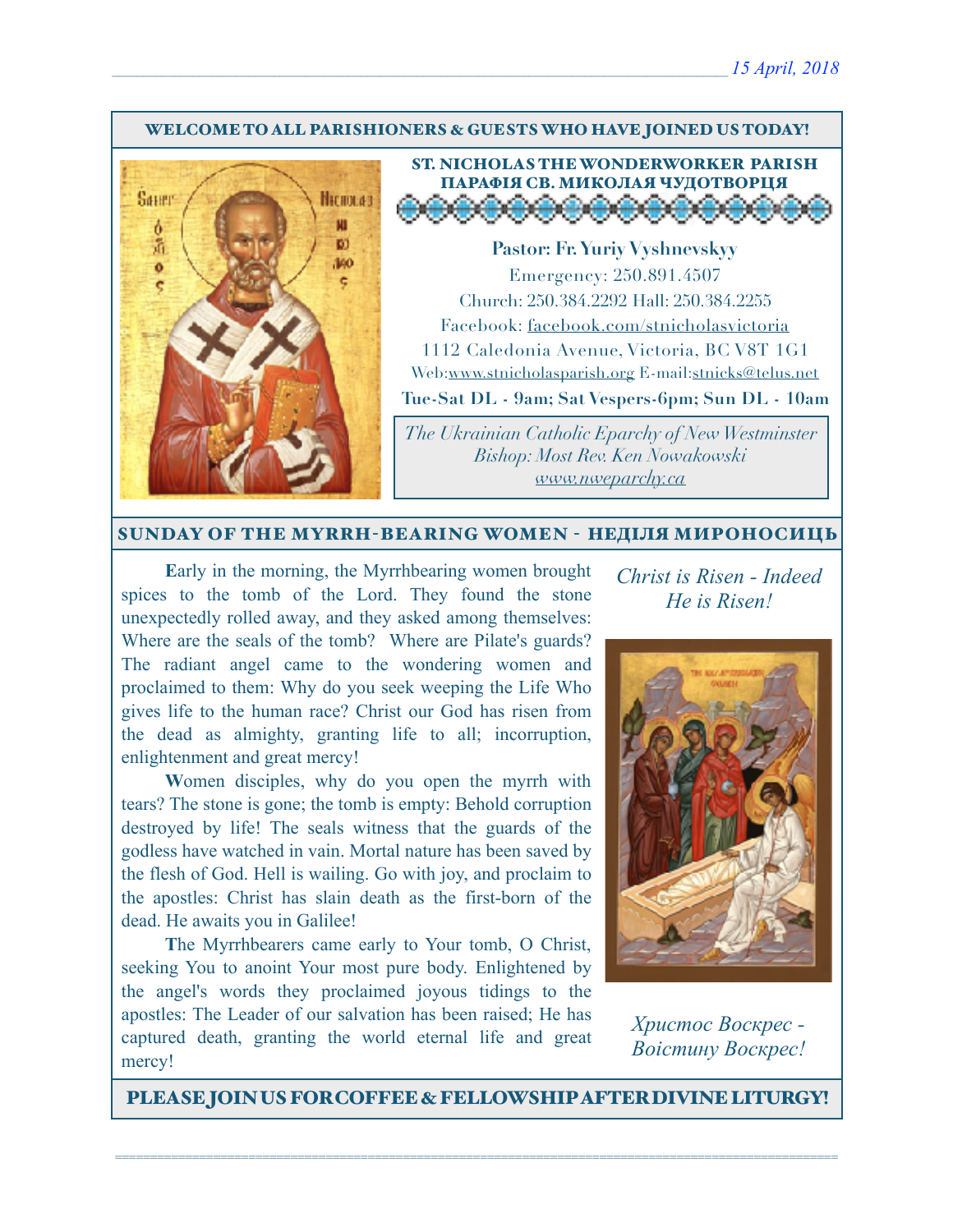| <b>SUNDAY HYMNS</b>                                                                                       |                |                                                                           |                                                                                      |                                    |                    |  |
|-----------------------------------------------------------------------------------------------------------|----------------|---------------------------------------------------------------------------|--------------------------------------------------------------------------------------|------------------------------------|--------------------|--|
| <b>OPENING HYMN</b>                                                                                       |                | Христос Воскрес!Ликуйте Нині/Rejoice! For Christ Is Risen! pg. 196-197    |                                                                                      |                                    |                    |  |
| <b>COMMUNION HYMN</b>                                                                                     |                | Согласно заспіваймо / Let Us Sing and Chant Our Praise. pg. 188-190       |                                                                                      |                                    |                    |  |
| <b>CLOSING HYMN</b>                                                                                       |                | Христос воскрес! Під Небозвід/The Lord Is Risen from the Dead pg. 198-199 |                                                                                      |                                    |                    |  |
| Please join us today in singing our Sunday hymns!                                                         |                |                                                                           |                                                                                      |                                    |                    |  |
| <b>SUNDAY &amp; DAILY SCHEDULE</b>                                                                        |                |                                                                           |                                                                                      |                                    |                    |  |
| SUNDAY, April 15                                                                                          |                | Divine Liturgy - for the Parishioners of St Nicholas Parish               |                                                                                      | 10:00 AM                           |                    |  |
| MONDAY, April 16                                                                                          |                |                                                                           | <b>NO SERVICESS</b>                                                                  |                                    |                    |  |
| TUESDAY, April 17                                                                                         |                |                                                                           | Divine Liturgy of St. John Chrysostom                                                |                                    | 9:00 AM            |  |
| <b>WEDNESDAY, April 18</b>                                                                                |                |                                                                           | Divine Liturgy of St. John Chrysostom                                                |                                    | 9:00 AM            |  |
| THURSDAY, April 19                                                                                        |                |                                                                           | Divine Liturgy of St. John Chrysostom                                                |                                    | 9:00 AM            |  |
| FRIDAY, April 20                                                                                          |                | Divine Liturgy of St. John Chrysostom                                     |                                                                                      |                                    | 9:00 AM            |  |
| SATURDAY, April 21                                                                                        |                | Divine Liturgy of St. John Chrysostom<br><b>Vespers</b>                   |                                                                                      |                                    | 9:00 AM<br>6:00 PM |  |
| <b>SUNDAY, April 22</b>                                                                                   |                |                                                                           | Divine Liturgy - for the Parishioners of St Nicholas Parish                          |                                    | 10:00 AM           |  |
| Please Note: to request a Divine Liturgy for a special intention, please see Fr. Yuriy to arrange for it! |                |                                                                           |                                                                                      |                                    |                    |  |
| <b>SUNDAY EPISTLE READERS</b>                                                                             |                |                                                                           |                                                                                      |                                    |                    |  |
| <b>DATE</b>                                                                                               | <b>READING</b> |                                                                           |                                                                                      | <b>UKRAINIAN</b><br><b>ENGLISH</b> |                    |  |
| <b>SUNDAY, April 15</b>                                                                                   | Act. 6: 1-7    | Glikeria Iwanuck                                                          |                                                                                      | <b>William Vanderven</b>           |                    |  |
| <b>SUNDAY, April 22</b>                                                                                   | Act. 9: 32-42  | Andrij Pelekhatyi                                                         |                                                                                      | Marian Chalifoux                   |                    |  |
| <b>SUNDAY, April 29</b>                                                                                   | Act. 11: 19-30 | Motria Koropecky                                                          |                                                                                      | Robert Herchak                     |                    |  |
| <b>SUNDAY, May 6</b>                                                                                      | Act. 16: 16-34 | Yuliya Pelekhata                                                          |                                                                                      |                                    | Bryan Melnyk       |  |
| Thank you, Epistle readers, for your service in proclaiming God's Word!                                   |                |                                                                           |                                                                                      |                                    |                    |  |
| <b>2018 PARISH COUNCIL EXECUTIVE</b>                                                                      |                |                                                                           | <b>PASTORAL MINISTRY &amp; HOLY MYSTERIES</b>                                        |                                    |                    |  |
|                                                                                                           |                |                                                                           |                                                                                      |                                    |                    |  |
| SECRETARYRichard DeMerchant - 250.893.3484                                                                |                |                                                                           |                                                                                      |                                    |                    |  |
|                                                                                                           |                |                                                                           | BAPTISMSby appointment                                                               |                                    |                    |  |
| FINANCIAL SECRETARYDavid Newberry - 250.598.8197                                                          |                |                                                                           | MARRIAGESsix months notice should<br>be given to the parish priest, and he should be |                                    |                    |  |
| FUNDRAISING/HALL RENTALRobert Herchak - 250.386.7872                                                      |                |                                                                           | contacted before any other arrangements are made                                     |                                    |                    |  |
| MAINTENANCEMurray Chapman - 250.658.4769                                                                  |                |                                                                           | FUNERALSby appointment                                                               |                                    |                    |  |
| LITURGICAL COMMITTEEMotria Koropecky - 250.658.3051                                                       |                |                                                                           |                                                                                      |                                    |                    |  |
| MEMBER AT LARGECindy Lazaruk - 778.677.9072                                                               |                |                                                                           |                                                                                      |                                    |                    |  |
| Bequests & Wills: Leaving a bequeath is a process of giving a donation through your will. It is           |                |                                                                           |                                                                                      |                                    |                    |  |

simply a distribution from your estate to a charitable organization through your last will and testament. It can be as small or as large a donation as you wish. It is important that you talk to your lawyer about the process. In your kindness please remember St Nicholas the Wonderworker Ukrainian Catholic Church in your bequeath and will. If anyone wishes to make such a bequeath in their will, the following clause may be included or added to a will: "I give, devise, and bequeath to St Nicholas the Wonderworker Ukrainian Catholic Parish - 1112 Caledonia Avenue, Victoria BC, V8T 1G1, the sum of \$  $\qquad \qquad$  (or  $\qquad \qquad$  % of my estate), to be used for the benefit of the parish and it's pastoral activities."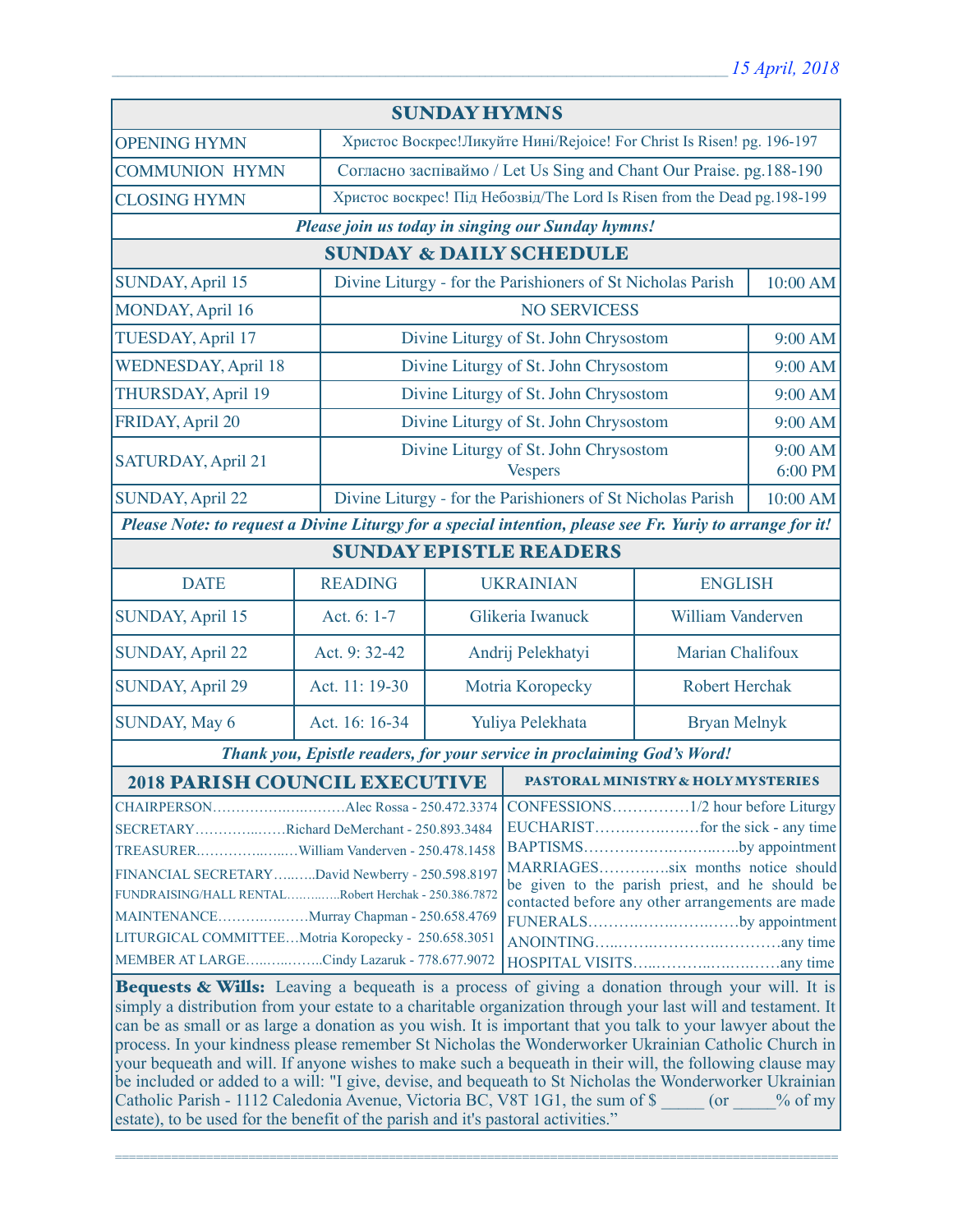## **Vibrant Parish Prayer**

**O** God, Creator of Heaven and Earth! Because of your indescribable love for us, you sent your Only-Begotten Son, Our Lord and Saviour, Jesus Christ - The Way, The Truth, and The Life and our Salvation. In His name, we turn to You. Strengthen our hearts and minds in Christian love and in unity of purpose as we strive to build a Vibrant Parish. Give us the grace to model our lives according to the Word of God. Instill in us the desire to pray and to celebrate the Holy Mysteries as one Christian Family in our Parish Community. Inspire us to follow Your great command to be a servant to the less fortunate among us! Grant this, O Lord, through the mercies and love for mankind of Your Only-Begotten Son with whom You are blessed, together with Your All-Holy, Good and Life-Giving Spirit, now and forever and ever. Amen!



## **The Vibrant Parish**

**A Place To Encounter The Living Christ** Through the word, the Holy Mysteries & Prayer, Serving One's Neighbor, Leadership Fostering & Serving Unity and Missionary Spirit (His Beatitude Sviatoslav)



### **Молитва Живої Парафії**

**Г**осподи Ісусе Христе, Пастирю Добрий, як колись Ти пригорнув заблуканих овечок, щоб вони пізнали Твій голос і були Твоїм стадом, так і сьогодні глянь ласкаво з небесних висот на нашу парафію та зішли на неї Твого Святого Духа, щоб вона була місцем пізнання радості Доброї Новини. Скріплюй нас Твоєю присутністю та єднай нас кожночасно в молитві. Даруй нам духа служіння ближньому, щоб у нашій парафії кожний міг зустріти Тебе, милостивого Бога. Благослови наш духовний провід Твоєю мудрістю і дай, щоб ніхто з нас не шкодував ні часу, ні талантів, ні матеріальних дібр для розбудови Твого царства. Єднай нас у мирі та злагоді, щоб ми були Твоєю спільнотою любові. Всели в нас місійного духа, щоб ми стали тим світилом євангельського слова, молитви і добрих діл, що кличе кожного до участі в Божественному житті, щоб славилося, Спасе, Твоє Ім'я з безначальним Твоїм Отцем та пресвятим, благим і животворящим Твоїм Духом нині, і повсякчас, і на віки віків. Амінь.

# DIVINE LITURGY PROPERS

*The Divine Liturgy - An Anthology for Worship: Liturgy - pg. 270-318; propers - pg. 520 The Liturgy prescribed for today is that of St. John Chrysostom.* 

**Troparion, Tone 2:** When You went down to death, O Life Immortal,\* You struck Hades dead with the blazing light of Your divinity.\*When You raised the dead from the nether world, all powers of heaven cried out:\* O Giver of Life, Christ our God, glory to You!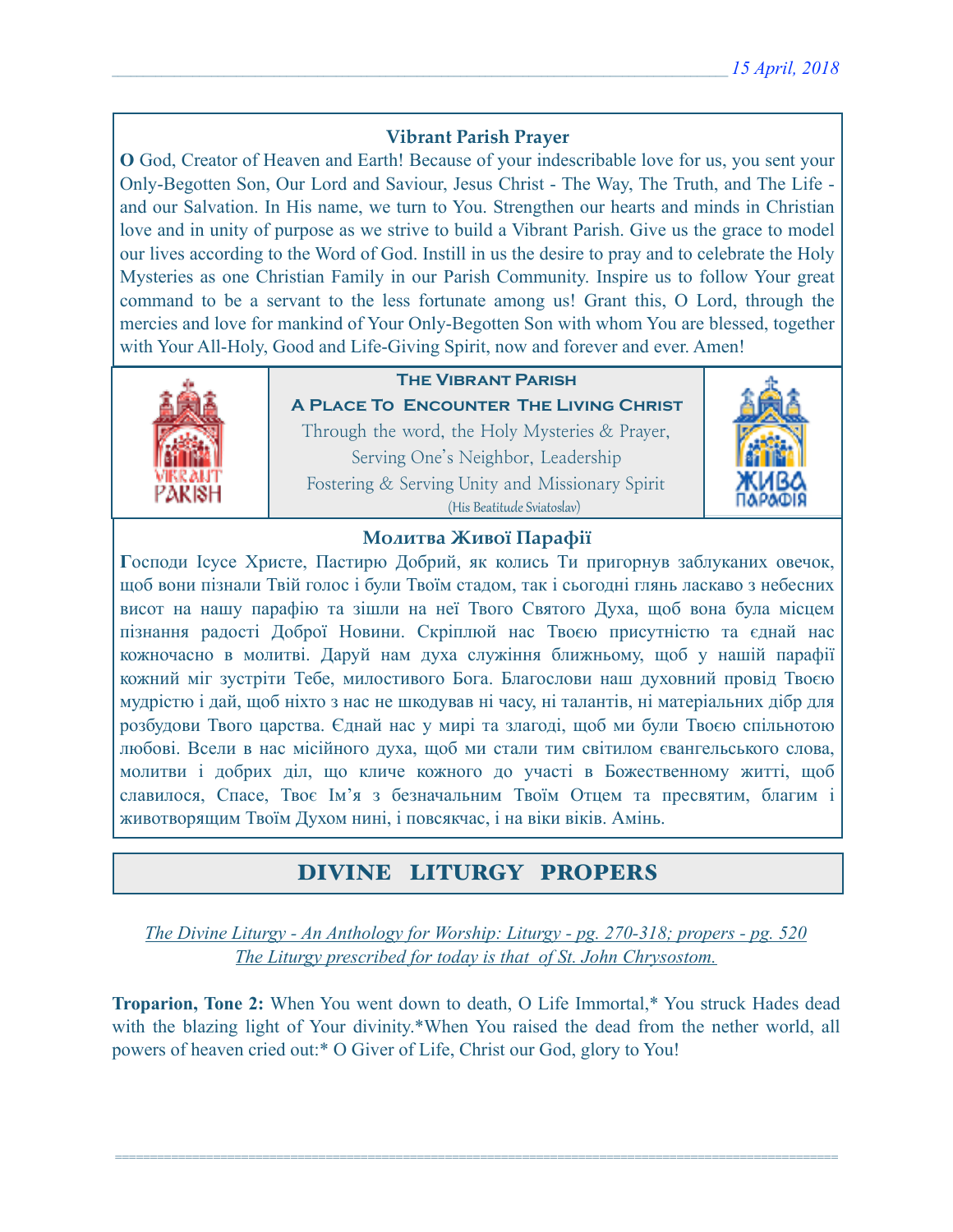**Troparion, Tone 2:** The noble Joseph took down Your pure body from the tree.\* He wrapped it with a clean shroud and aromatic spices and placed it in a new tomb.\* But on the third day You arose, O Lord,\* granting the world Your great mercy.

**Glory: Kontakion, Tone 2:** You commanded the myrrh-bearers to rejoice, O Christ God,\* and ended the grief of our mother Eve by Your Resurrection.\* You ordered the apostles to proclaim to all:\* The Saviour is risen from the tomb.

**Now: Kontakion, Tone 8:** Though You descended into a tomb, O Immortal One,\* yet You destroyed the power of Hades;\* and You rose as victor, O Christ God,\* calling to the myrrhbearing women: Rejoice!\* and giving peace to Your Apostles:\* You, who grant resurrection to the fallen.

**Prokeimenon, Tone 6:** Save Your people, O Lord, and bless Your inheritance. *Verse:* Unto You I will cry, O Lord my God, lest You turn from me in silence.

**Epistle - Act 6:1-7 - A reading from the Acts of the Apostles:** In those days, when the disciples were increasing in number, the Hellenists complained against the Hebrews because their widows were being neglected in the daily distribution of food. And the twelve called together the whole community of the disciples and said, 'It is not right that we should neglect the word of God in order to wait at tables. Therefore, friends, select from among yourselves seven men of good standing, full of the Spirit and of wisdom, whom we may appoint to this task, while we, for our part, will devote ourselves to prayer and to serving the word.' What they said pleased the whole community, and they chose Stephen, a man full of faith and the Holy Spirit, together with Philip, Prochorus, Nicanor, Timon, Parmenas, and Nicolaus, a proselyte of Antioch. They had these men stand before the apostles, who prayed and laid their hands on them. The word of God continued to spread; the number of the disciples increased greatly in Jerusalem, and a great many of the priests became obedient to the faith.

**Alleluia, Tone 8:** *Verse:* You have shown favour to Your land, O Lord; You have brought back the captives of Jacob. *Verse:* Mercy and truth have met; righteousness and peace have embraced.

**Gospel - Mark 15:43-16:8 -** At that time Joseph of Arimathea, a distinguished member of the council, who was himself awaiting the kingdom of God, came and courageously went to Pilate and asked for the body of Jesus. Pilate was amazed that he was already dead. He summoned the centurion and asked him if Jesus had already died. And when he learned of it from the centurion, he gave the body to Joseph. Having bought a linen cloth, he took him down, wrapped him in the linen cloth and laid him in a tomb that had been hewn out of the rock. Then he rolled a stone against the entrance to the tomb. Mary Magdalene and Mary the mother of Joses watched where he was laid. When the sabbath was over, Mary Magdalene, Mary, the mother of James, and Salome bought spices so that they might go and anoint him. Very early when the sun had risen, on the first day of the week, they came to the tomb. They were saying to one another, "Who will roll back the stone for us from the entrance to the tomb?" When they looked up, they saw that the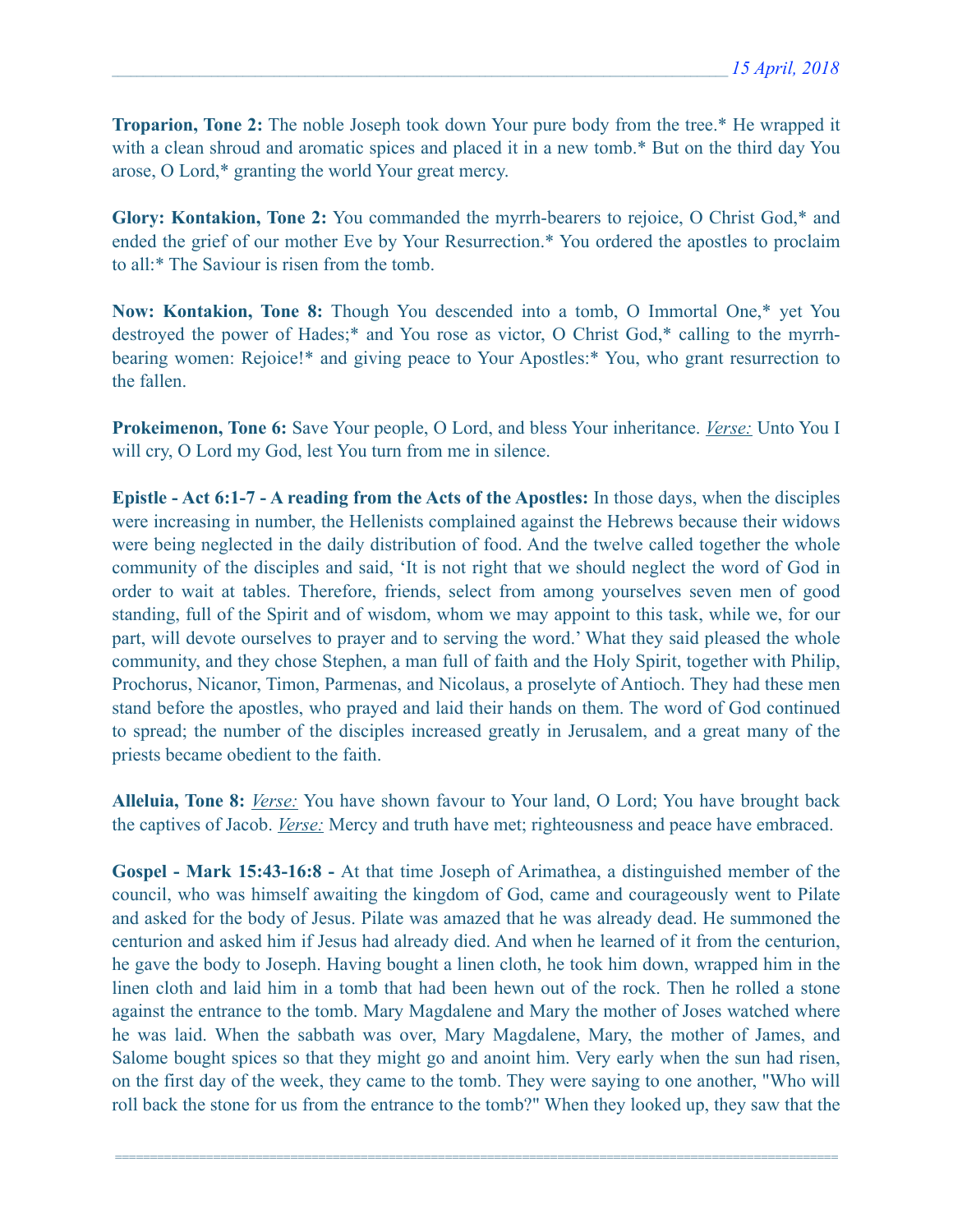stone had been rolled back; it was very large. On entering the tomb they saw a young man sitting on the right side, clothed in a white robe, and they were utterly amazed. He said to them, "Do not be amazed! You seek Jesus of Nazareth, the crucified. He has been raised; he is not here. Behold the place where they laid him. But go and tell his disciples and Peter, 'He is going before you to Galilee; there you will see him, as he told you.'" Then they went out and fled from the tomb, seized with trembling and bewilderment. They said nothing to anyone, for they were afraid.

*Instead of* **"It is truly..."** *we sing:* The Angel cried out to the One full of Grace: O chaste Virgin, rejoice! And again I say, Rejoice! Your Son has risen from the tomb on the third day, and raised the dead. Let all people rejoice! Shine, shine, O new Jerusalem! for the glory of the Lord has risen upon you! Exult now and be glad, O Sion! And you, O chaste Mother of God, take delight in the resurrection of your Son.

**Communion Verse:** Receive the Body of Christ;\* taste the fountain of immortality.\* Praise the Lord from the heavens;\* praise Him in the highest Alleluia. *(3x).*

**Prayer After Holy Communion:** Having been made worthy to partake in a mystical way of Your immaculate Body and precious Blood, O Christ our God, I acclaim and bless, worship and glorify You, and proclaim the greatness of Your saving acts, now and for ever and ever. Amen. *(more Prayers After Holy Communion on pg. 324-326 in the Anthology book).*

*Instead of* **"Blessed is He"** *we sing:* Christ is risen from the dead, trampling death by death, and to those in the tombs giving life *(1x)*.

*Instead of* **"We have seen the true light"** *we sing:* Christ is risen from the dead, trampling death by death, and to those in the tombs giving life *(1x)*.

*Instead of* **"Let our mouths be filled"** *we sing:* Christ is risen from the dead, trampling death by death, and to those in the tombs giving life *(3x)*.

*Instead of* **"Blessed be the name of the Lord"** *we sing:* Christ is risen from the dead, trampling death by death, and to those in the tombs giving life *(3x)*.

# $\left| \diamond \right| \diamond \left| \diamond \right|$

**Тропар, глас 2:** Коли зійшов Ти до смерти, Життя безсмертне,\* тоді ад умертвив ти блистінням Божества.\* Коли ж і умерлих із глибин підземних воскресив Ти,\* всі сили небесні взивали:\* Життедавче, Христе Боже наш, слава Тобі.

**Тропар, глас 2:** Благообразний Йосиф, з древа знявши пречистеє тіло твоє,\* плащаницею чистою обвив,\* і ароматами в гробі новім, покривши, положив;\* та по трьох днях воскрес єси, Господи,\* даруючи світові велику милість.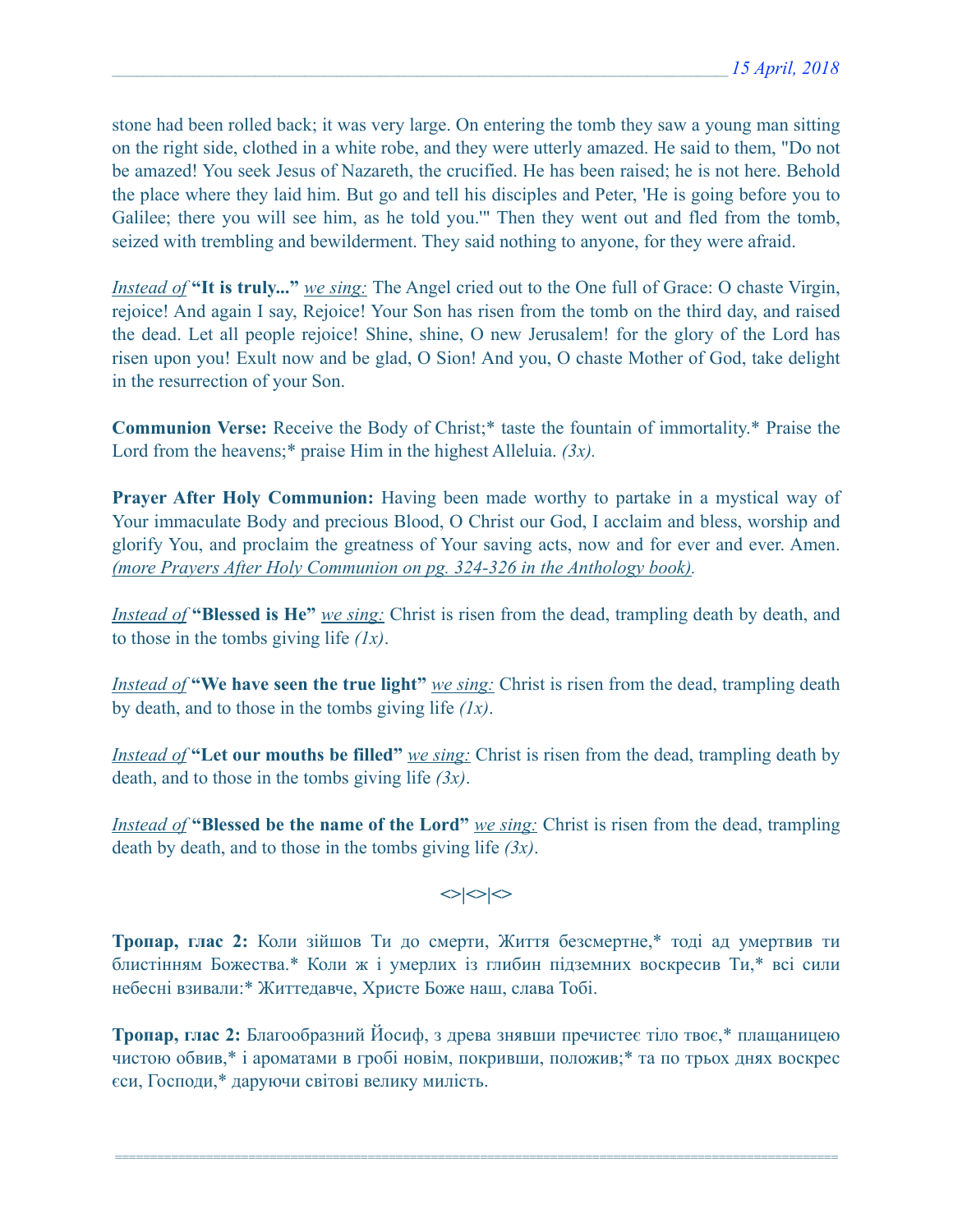**Слава: Кондак, глас 2:** Радуватися мироносицям повелів ти,\* плач праматері Єви втихомирив ти воскресінням твоїм, Христе Боже,\* апостолам же твоїм проповідувати повелів ти:\* Спас воскрес із гробу.

**І нині: Кондак, глас 8:** Хоч і у гріб зійшов ти, Безсмертний,\* та адову зруйнував ти силу,\* і воскрес єси як переможець, Христе Боже,\* жінкам-мироносицям звістивши: Радуйтеся,\* і твоїм апостолам мир даруєш,\* падшим подаєш воскресіння.

**Прокімен, глас 6:** Спаси, Господи, людей Твоїх\* і благослови спадкоємство Твоє. *Стих:*  До Тебе, Господи, взиватиму; Боже мій, не відвертайсь мовчки від мене.

**Апостол - Дія. 6:1-7 - З книги Діянь Святих Апостолів читання:** Тими днями, коли учнів ставало дедалі більше, зчинилось нарікання гелленістів на євреїв, що вдів їхніх занедбано в щоденній службі. Тоді дванадцятеро прикликали громаду учнів і сказали: «Не личить нам лишити слово Боже і при столах служити. Нагледіть собі, отже, з-поміж вас, брати, сімох мужів доброї слави, повних Духа та мудрости, а ми їх поставимо для цієї служби; самі ж ми будемо пильно перебувати у молитві і служінні слова.» Вподобалось це слово всій громаді й вибрали Стефана, мужа, повного віри і Святого Духа, Филипа, Прохора, Ніканора, Тимона, Пармена та Миколая, прозеліта з Антіохії, і поставили їх перед апостолами і, помолившись, поклали на них руки. І росло слово Боже та множилось число учнів у Єрусалимі вельми, і велика сила священиків були слухняні вірі.

**Алилуя, глас 8:** *Стих:* Благоволив ти, Господи, землю твою, ти повернув полон Яковів. *Стих:* Милість і істина зустрілися, правда і мир обцілувалися.

**Євангеліє - Мр 15:43-16:8 -** У той час Йосиф Ариматейський, поважний радник, що й сам очікував Божого Царства, прибув і, сміливо ввійшовши до Пилата, попросив тіло Ісуса. Пилат же здивувався, що вже вмер; і прикликавши сотника, спитав його, чи давно помер. Довідавшись від сотника, він видав Йосифові тіло; а Йосиф, купивши полотно, зняв його, обгорнув полотном і поклав його у гробі, що був висічений у скелі; потім прикотив камінь до входу гробу; Марія ж Магдалина й Марія, мати Йосифа, дивились, де його покладено. Якже минула субота, Марія Магдалина, Марія, мати Якова, та Саломія купили пахощів, щоб піти та намастити його. Рано-вранці, першого дня тижня, прийшли вони до гробу, як сходило сонце, та й говорили між собою: "Хто нам відкотить камінь від входу до гробу?" Але поглянувши, побачили, що камінь був відвалений, – був бо дуже великий. Увійшовши до гробу, побачили юнака, що сидів праворуч, одягнений у білу одежу, – і вжахнулись. А він до них промовив: "Не жахайтеся! Ви шукаєте Ісуса Назарянина, розп'ятого Він воскрес, його нема тут. Ось місце, де його були поклали. Але йдіть, скажіть його учням та Петрові, що випередить вас у Галилеї: там його побачите, як він сказав вам." І вони, вийшовши, втекли від гробу, бо жах і трепет огорнув їх, і нікому нічого не сказали, бо боялися.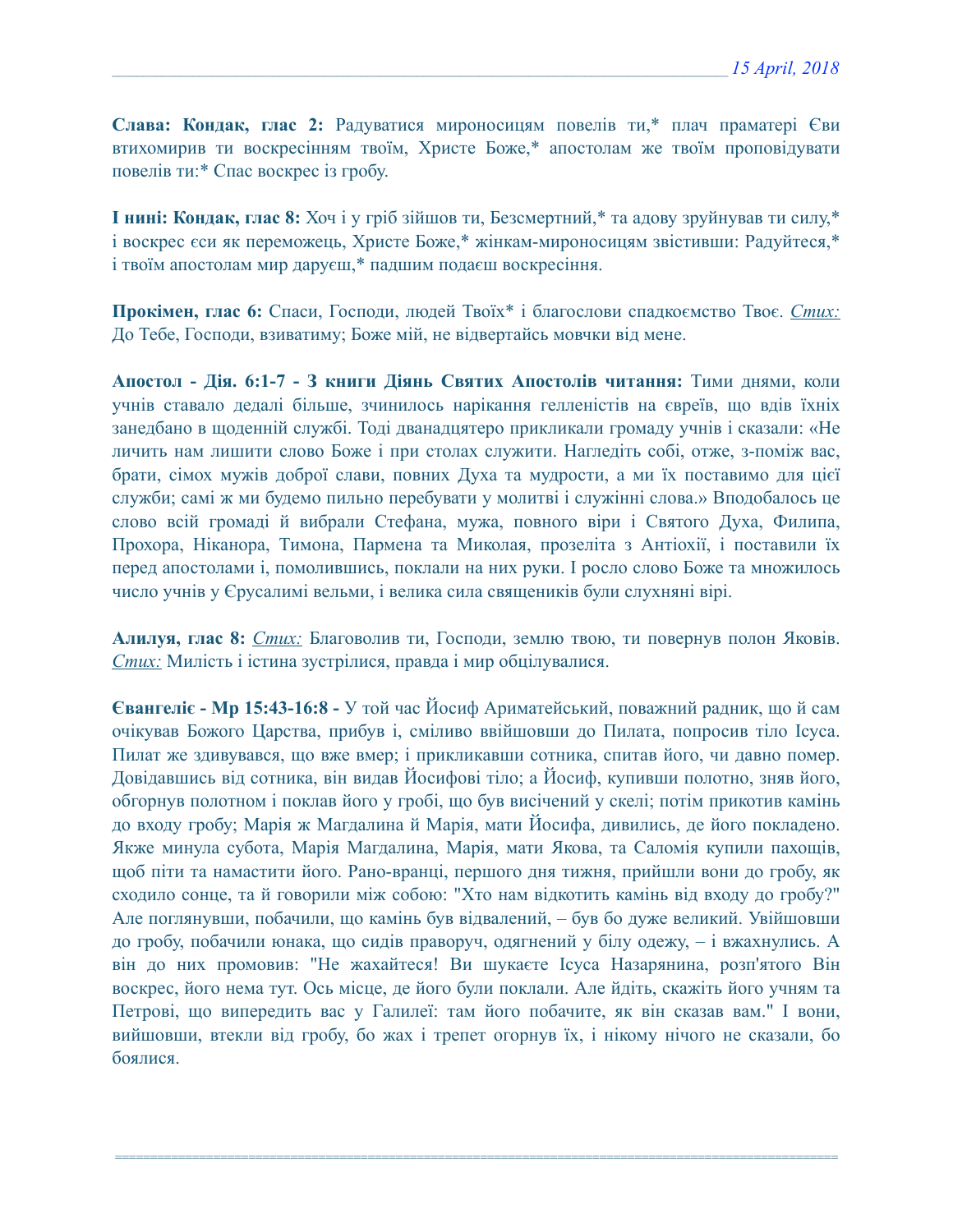*Замість* **"Достойно"** *ми співаємо:* Ангел сповіщав Благодатній: Чистая Діво, радуйся. І знову кажу: Радуйся. Твій Син воскрес тридневний із гробу, і мертвих воздвигнув він; люди, веселіться. Світися, світися, новий Єрусалиме, слава бо Господня на тобі возсіяла. Радій нині і веселися, Сіоне. А ти, Чистая, красуйся, Богородице, востанням рождення твого.

**Причасний:** Тіло Христове прийміть, джерела безсмертного споживіть. Хваліте Господа з небес, хваліте Його на висотах. Алилуя *(3x)*.

*Замість* **"Благословен, хто йде в ім'я Господнє"** *співаємо:* Христос воскрес із мертвих, смертю смерть подолав, і тим, що в гробах, життя дарував *(1x)*.

*Замість* **"Ми бачили світло істинне"** *співаємо:* Христос воскрес із мертвих, смертю смерть подолав, і тим, що в гробах, життя дарував *(1x)*.

*Замість* **"Нехай сповняться"** *співаємо:* Христос воскрес із мертвих, смертю смерть подолав, і тим, що в гробах, життя дарував *(3x)*.

*Замість* **"Будь ім'я Господнє"** *співаємо:* Христос воскрес із мертвих, смертю смерть подолав, і тим, що в гробах, життя дарував *(3x)*.

# ANNOUNCEMENTS

- ✦**HAPPY BIRTHDAY** to RICHARD NEWBERRY and all those who celebrated their birthdays this past week. May the Lord Our God continue to bless you abundantly and the Holy Mother of God protects you at all times. Христос Воскрес!
- ✦**MARK YOUR CALENDARS:** Pascha in 2019 will be on Sunday, **April 21**.
- ✦**KNEELING DURING EASTER SEASON**  a reminder that traditionally from Easter Sunday until Pentecost we do not kneel during the Divine Liturgy. As a sign of our redemption and final resurrection, we offer our prayers to God while standing.
- ✦**BOOK LAUNCH AT UVIC:** You are cordially invited to the Victoria book launch of Marci Shore's book *The Ukrainian Night: An Intimate History of the Revolution* (Yale University Press, 2018), which was on the *New York Times* recommended titles list the week it became available. The event will take place on Saturday, 21 April, from 4 to 6 p.m. in David Turpin Building, Room A104. The link to the campus map is here: [https://www.uvic.ca/home/about/](https://www.uvic.ca/home/about/campus-info/maps/index.php) [campus-info/maps/index.php](https://www.uvic.ca/home/about/campus-info/maps/index.php). A limited number of copies will be available for sale at the event at a special discounted price of \$30 (cash only).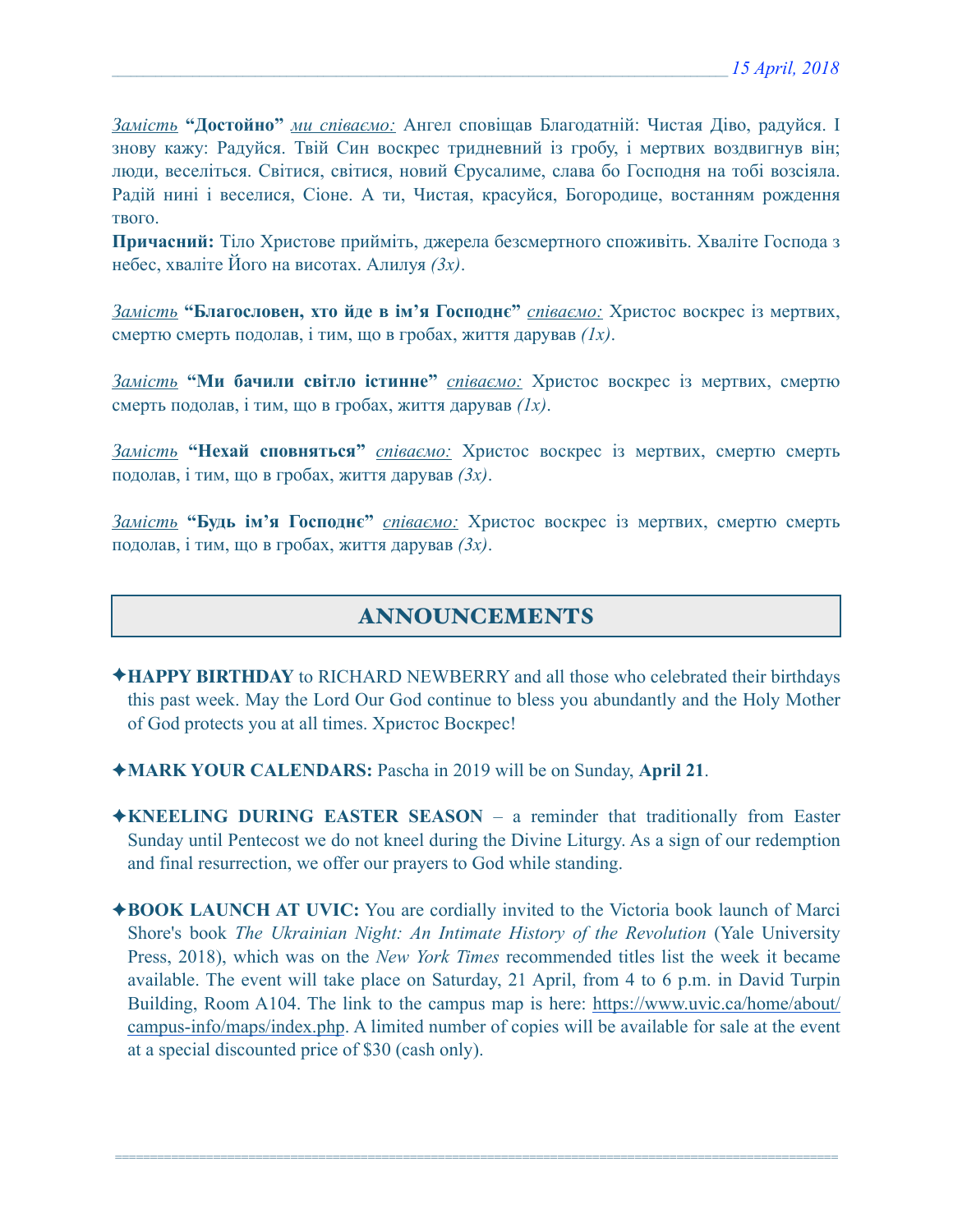- ✦**PRAYER REQUEST:** Please keep in your prayers GORD HRYHORYSHEN, CORNELL BABIE and other members of our parish, our family and friends who are ailing, in hospitals, nursing homes and those who are not able to join actively in their community.
- ✦**AUTOMATED EXTERNAL DEFIBRILLATOR (AED)** We are seeking donations, or sponsors, who would be willing to help St. Nicholas Parish purchase an **Automated external defibrillator (AED).** Did you know that sudden cardiac arrest is a major public health problem and effects an estimated 500 000 people every year? Sudden cardiac arrest is a condition in which the heart suddenly and unexpectedly stops beating. Using an automated external defibrillator or AED on a person who is having sudden cardiac arrest may save the person's life. AEDs are designed to be simple to use in any location. AED is a small, lightweight, and portable electronic device that delivers an electric shock through the chest wall of a person whose heart has stopped beating. We would like to have our own AED on site so that we can be prepared if we someone should need to be treated for sudden cardiac arrest. Our goal is to raise \$1500.00 to purchase 1 AED for the parish. Please share and contribute what you can. Help us achieve our goal for providing this important life saving tool for our parishioners and guests.
- ✦**ST. NICHOLAS BOOK STORE:** The Divine Liturgy An Anthology of Worship **\$25**; "Christ Our Pascha" Catechism of the Ukrainian Catholic Church/"Христос Наша Пасха" Катехизм Української Католицької Церкви - **\$25**; "Sing to Our God" hymn book - **\$15**; Молитовник "Прийдіте Поклонімся" - **\$10**.
- ✦**TRAVELING ICON:** Anyone interested in gracing their home with Christ The Teacher Icon can call Darlene DeMerchant at 250.727.3837.
- ✦**PARISH CALENDAR OF BIRTHDAYS & ANNIVERSARIES:** If you would like to be included in our Parish Calendar of Birthday and Anniversary celebrations, please put date in our calendar located at the church vestibule. Each week, we will list the names in our parish bulletin so we can celebrate these happy occasions together!
- ✦**JOIN OUR CHOIR:** Do you enjoy singing? Please consider joining our St Nicholas Parish Choir and remember that we ALWAYS looking for new members! Contact Motria Koropecky for details at 250.658.3051.
- ✦**CATECHISM ANNOUNCEMENT:** "*And they were bringing to Him also the infants, in order that He may be touching them; but after the disciples saw it, they rebuked them. But Jesus called them to Himself and said, Let alone the little children to come to Me, and cease hindering them; for of such is the kingdom of God*." We are happy to welcome all children to our St. Nicholas The Wonderworker catechism program. Weekly classes are scheduled Sunday morning during Divine Liturgy. We want your children to learn more about their Catholic faith, sacred scripture, feast days, and religious practices and customs of the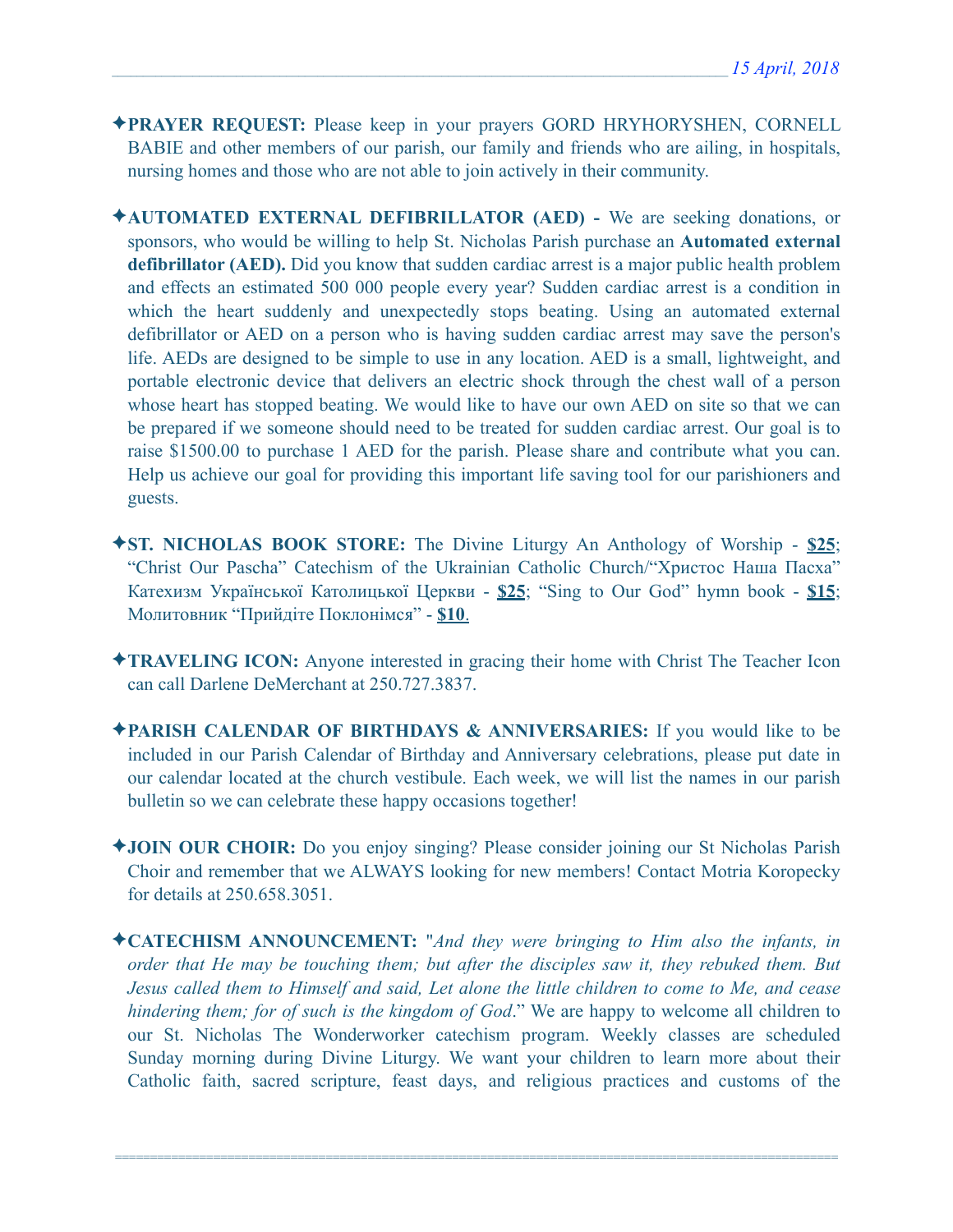Ukrainian Catholic church. If you have any questions, please do not hesitate to contact Marian Chalifoux at 250.507.1005.

- ✦**THRIFTY'S PRE-PAID FOOD CARDS** We all have to buy groceries. Why not have 6% of it returned back to the church at no extra charge! Cards are available in \$100, \$200, and \$500 denominations. Talk to Alec after today's liturgy to pre- order your cards. We need to sell A LOT of them! We encourage you to consider purchasing them for yourselves as gifts too.
- ✦**BE A STEWARD:** Have you ever wondered what more can you do to help our parish? Here are some suggestions: **Steward** of property security; **Steward** of grounds cleaning; **Steward** of cleaning church; **Steward** of church linen; **Steward** of outreach; **Steward** of caring; **Steward** of prayer; **Steward** of service. Quite often, our homebound or senior members, once active in their younger years, want to find purpose in their senior years. It's not only about doing but about "BEING" present to others. Contact Fr. Yuriy **OR** Darlene DeMerchant for more information. You will be amazed how "BEING" can make a difference.
- ✦**PARISH LIBRARY:** please visit our parish library and browse through the books on spirituality, church history, iconography, history of the Ukrainians in Canada, children's books and more… The library is located in the church vestibule. Please use a library book sign out form when borrowing a book.
- ✦**SUNDAY COFFEE VOLUNTEERS** act as hosts and serve light refreshments following the Sunday morning Divine Liturgy, providing an opportunity for the faithful to socialize with friends and visitors following their shared worship experience. We thank all of our parishioners who kind volunteer to serve refreshments. Whether you are new to the Parish, or are a longtime members, please join us for coffee.
- ✦**WE SHARE THE AIR:** Please keep it healthy and fragrant free. Someone in this area is scent-sitive. The chemicals used in scented products can make some people sick, especially those with fragrance sensitivities, asthma, allergies and other respiratory ailments. PLEASE DO NOT \*wear perfume, cologne, lotion, aftershave and other fragrances; \*USE unscented personal care products. Be Sensitive to Others. Thank you for your understanding. *St. Nicholas parish.*
- ✦**APRIL 8, SUNDAY DONATIONS:** Easter Brunch Luncheon: \$270.00; Vigil lights: \$31.00; Loose collection: \$243.00; Envelope collection: \$592.00; Pre-authorized donations Apr 2 to Apr 8: \$320.00; Easter gift to bishop and priest \$800.00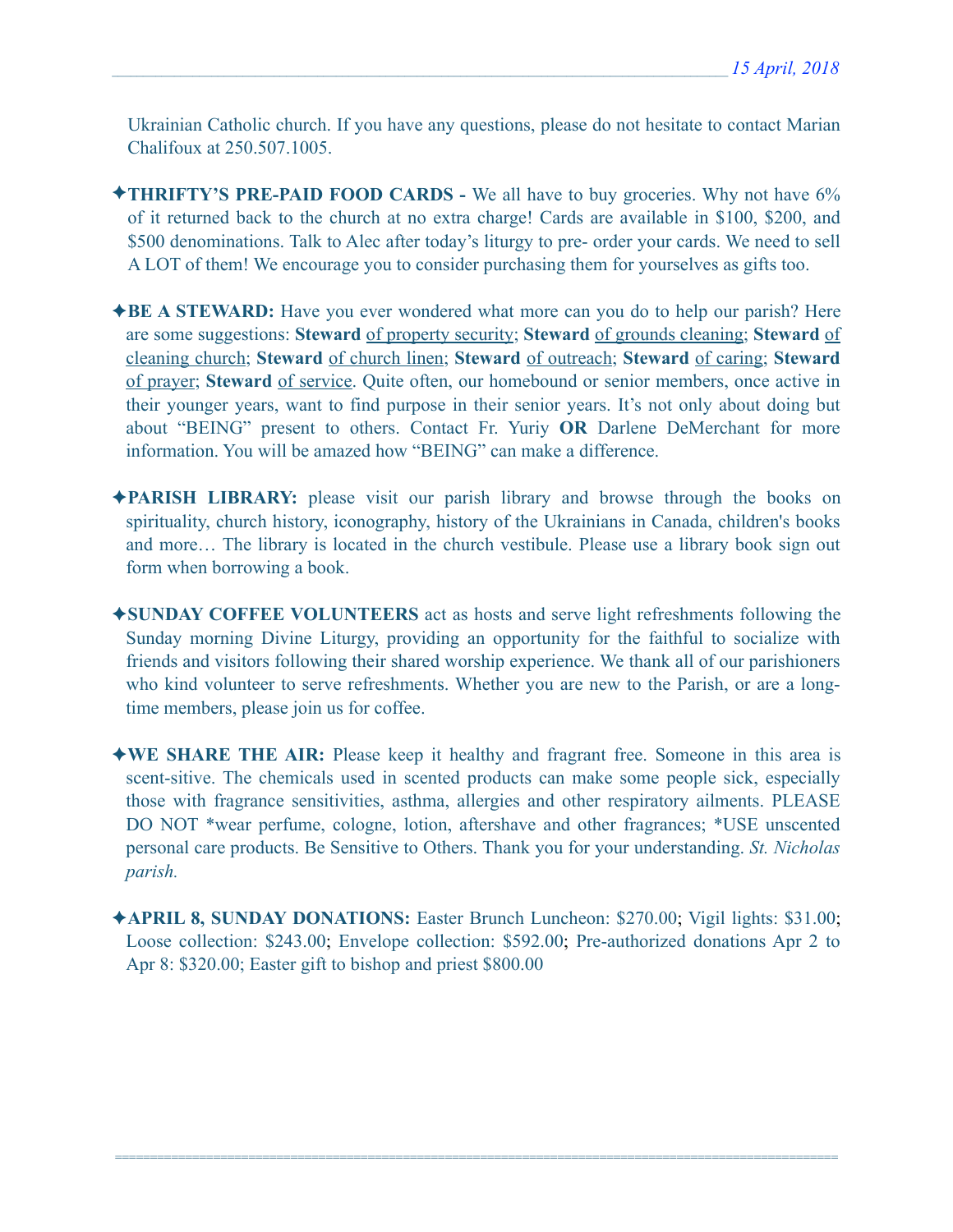### READING THE CATECHISM *"CHRIST - OUR PASCHA"*



#### *e. Thanksgiving for Communion and the Dismissal*

*#391* After Holy Communion, the deacon invites the faithful to render thanks to the Lord for the Gifts received: "Stand aright! Having received… the lifegiving ... Mysteries of Christ, let us rightly give thanks to the Lord." Just as the apostles did on the day of Pentecost, so the faithful carry this gift of new life into



the world. "In peace" the Church of Christ began her prayer, by his peace - his blessing - she was enriched, and with his peace she goes out into the world: "Let us go forth in peace." This is what she asks of the Father, the Source of "every perfect gift" as she leaves the church building: "Grant peace to your world, to your Churches, to our priests, to our nation under God, to our government, and to all your people."

*#392* The Divine Liturgy today has ended, but it continues in the everyday life of the faithful as their service in the world, as "the liturgy after the Liturgy." The reality of the coming age, which was just experienced liturgically, spreads to the whole world and transfigures it. "Christ our true God, risen from the dead ... will have mercy and save us." Renewed in him, Christ sends us into the world so that through us he may act in the world. In its final "Amen" the liturgical community expresses its anticipation of the perfect fulfilment of God's kingdom.

## CAMP ST. VOLODYMYR - August 19-26, 2018

 Start planning your summer holidays now! Come join us to celebrate our 34th year of camp for children in our Eparchy! Camp St. Volodymyr is a great place to be physically active, build self-confidence and self-esteem, develop life-long skills while reconnecting with nature and building friendships. Our camp is also a wonderful opportunity to experience God through nature and the companionship of others.

 Campers will learn about the Ukrainian language and culture along with games, hiking, sports, arts and crafts, camp fires, water activities and much more!

 If you are between the ages of 7-15 this is a summer must do! Registration is \$380. Book by July 4 to save \$50. Bus transportation is also available to and from New Westminster. Register online using Eventbrite. Search "Camp St. Volodymyr BC 2018."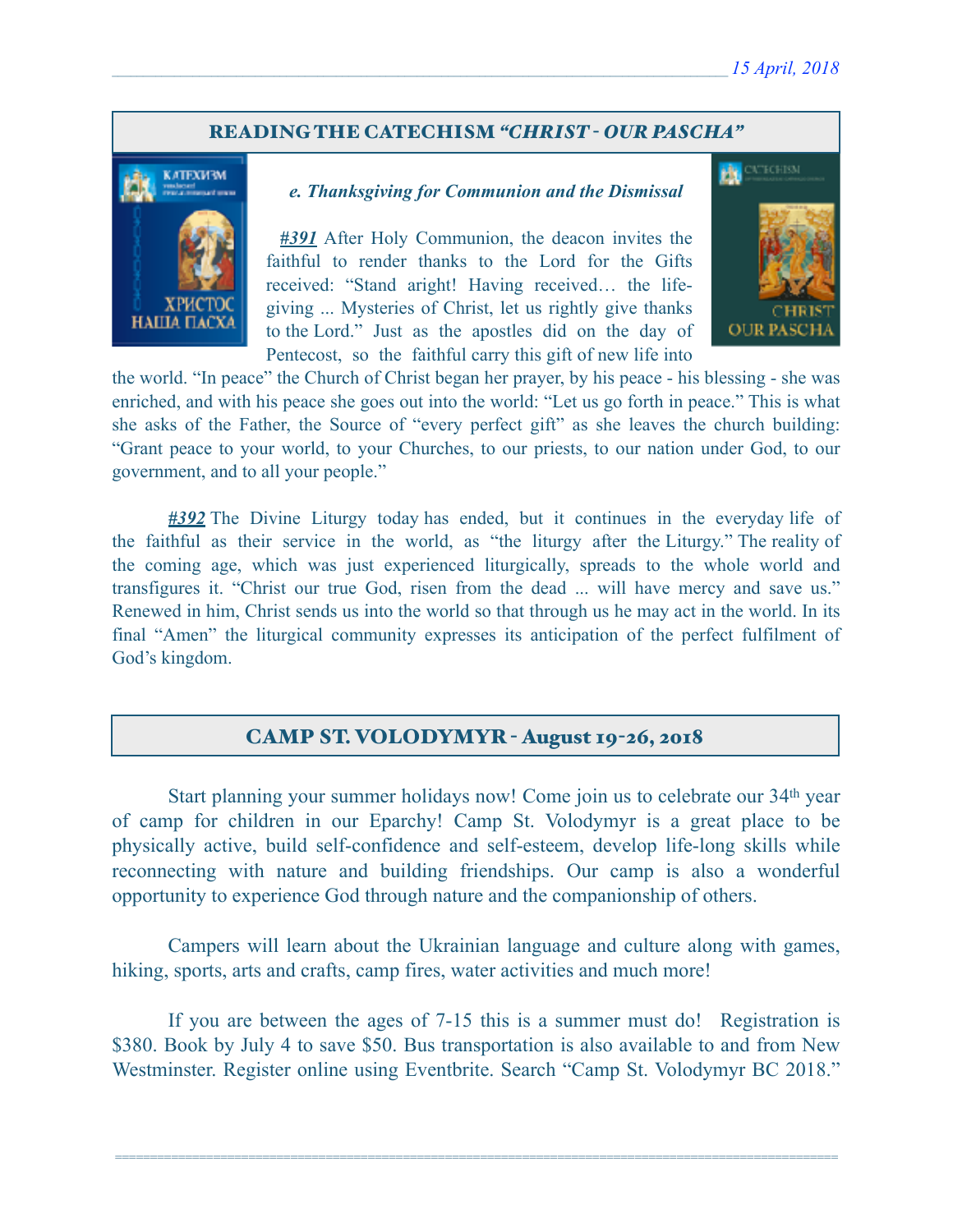For more information contact Jennifer Caldwell @ 604.220.0584 or [jennsawka@hotmail.com](mailto:jennsawka@hotmail.com).

WAYS TO SUPPORT OUR CAMP: Camp St. Volodymyr is a nonprofit camp, run on a volunteer basis. Please contact Jennifer if you are interested in helping.

**VOLUNTEER as a Camp Counsellor:** We are seeking between 8-10 individuals to help plan and organize our camp activities. Apply online using Eventbrite. Search "Camp St. Volodymyr BC 2018." Applications due May 15, 2018. All volunteers will be subject to a criminal record check and must sign the camp code of conduct.

**VOLUNTEER as a Camp Chef:** We are seeking between 4-6 individuals to help us each day in the kitchen. It is your opportunity to get creative and be a part of the campers top 5 things at camp; The Food!

**VOLUNTEER as our Camp Nurse:** We are looking for an individual to be our camp nurse. This is a wonderful opportunity to get to know the children in our Eparchy. This position would require valid first aid and nursing certification. Responsibilities would include administering medications brought by campers/staff as well as recording all incidents and treatments. Supplies and medications are provided by the camp.

**DONATE Food:** We are always happy to accept food donations of fresh fruits and vegetables, breakfast items; cereal, syrup, pancake mix, jam, Nutella, lunch items; chicken soup, Kraft dinner, cheese, drinks; juice boxes, powdered drinks, brownie/cake mixes, Jello, snack bars, cookies or treats. Gift certificates to Superstore and Costco are also welcomed.

**DONATE Monetarily:** Each year the Eparchy sponsors several children to attend. You can help send a deserving child to camp through your donations. Donation can be made through the Eparchy or online at our Eventbrite page. Tax receipts can be issued for donations of \$25 or more.

=======================================================================================================

Visit our website *[www.nweparchy.ca](http://www.nweparchy.ca)*